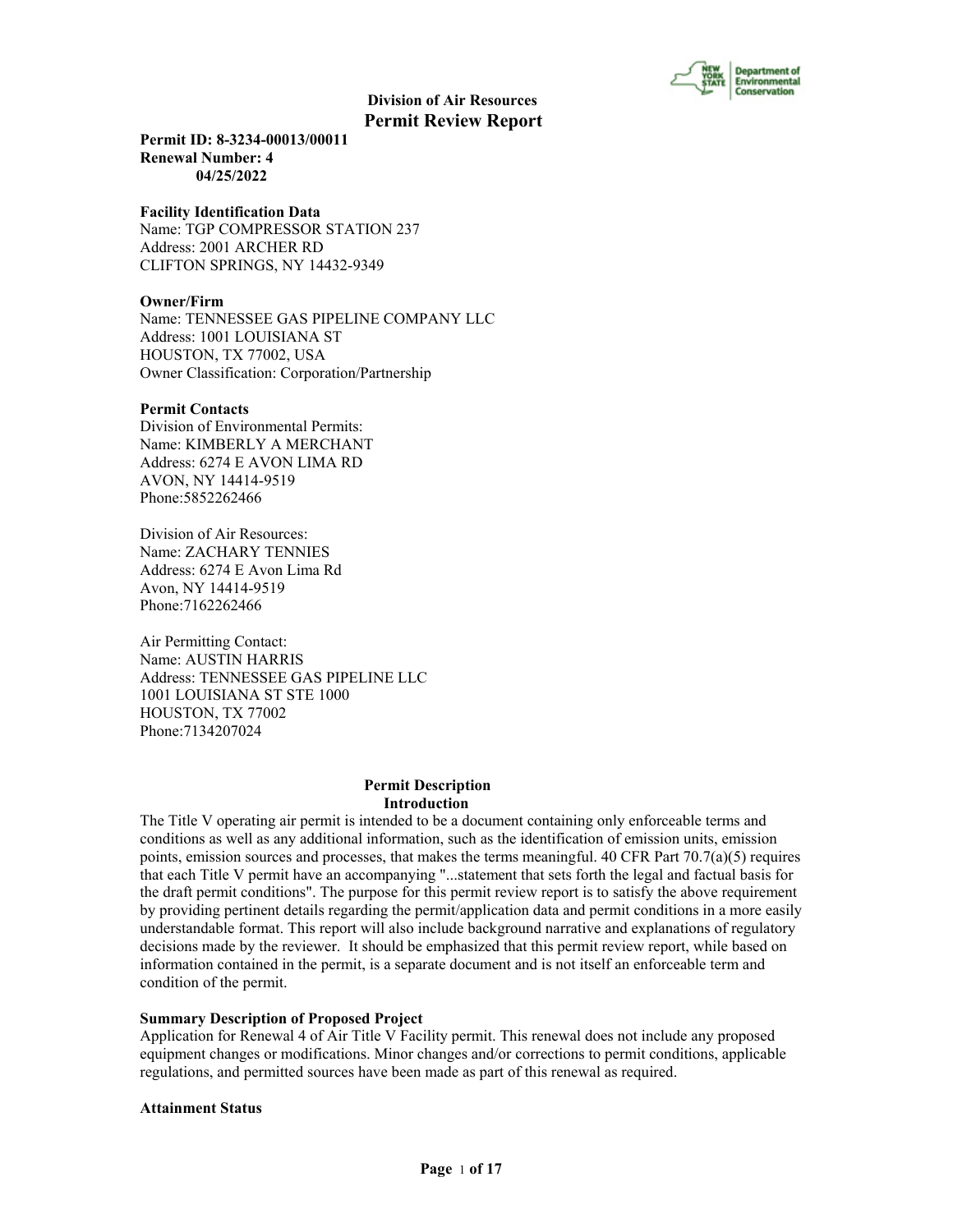

## **Permit ID: 8-3234-00013/00011 Renewal Number: 4 04/25/2022**

TGP COMPRESSOR STATION 237 is located in the town of HOPEWELL in the county of ONTARIO. The attainment status for this location is provided below. (Areas classified as attainment are those that meet all ambient air quality standards for a designated criteria air pollutant.)

| Criteria Pollutant                         | <b>Attainment Status</b>          |  |
|--------------------------------------------|-----------------------------------|--|
|                                            |                                   |  |
| Particulate Matter (PM)                    | <b>ATTAINMENT</b>                 |  |
| Particulate Matter< 10µ in diameter (PM10) | <b>ATTAINMENT</b>                 |  |
| Sulfur Dioxide (SO2)                       | <b>ATTAINMENT</b>                 |  |
| $Ozone*$                                   | TRANSPORT REGION (NON-ATTAINMENT) |  |
| Oxides of Nitrogen $(NOx)$ **              | <b>ATTAINMENT</b>                 |  |
| Carbon Monoxide (CO)                       | <b>ATTAINMENT</b>                 |  |

----

\* Ozone is regulated in terms of the emissions of volatile organic compounds (VOC) and/or oxides of nitrogen (NOx) which are ozone precursors.

\*\* NOx has a separate ambient air quality standard in addition to being an ozone precursor.

# **Facility Description:**

Tennessee Gas Pipeline Company, Compressor Station 237 (Clifton Springs) is a natural gas transmission compressor station. The facility operates three natural gas-fired reciprocating compressor engines, two 2000-hp units and one 4000-hp unit, to supply power to compressors which pressurize the natural gas within the gas distribution network.

# **Permit Structure and Description of Operations**

# The Title V permit for TGP COMPRESSOR STATION 237

 is structured in terms of the following hierarchy: facility, emission unit, emission point, emission source and process. A facility is defined as all emission sources located at one or more adjacent or contiguous properties owned or operated by the same person or persons under common control. The facility is subdivided into one or more emission units (EU). Emission units are defined as any part or activity of a stationary facility that emits or has the potential to emit any federal or state regulated air pollutant. An emission unit is represented as a grouping of processes (defined as any activity involving one or more emission sources (ES) that emits or has the potential to emit any federal or state regulated air pollutant). An emission source is defined as any apparatus, contrivance or machine capable of causing emissions of any air contaminant to the outdoor atmosphere, including any appurtenant exhaust system or air cleaning device. [NOTE: Indirect sources of air contamination as defined in 6 NYCRR Part 203 (i.e. parking lots) are excluded from this definition]. The applicant is required to identify the principal piece of equipment (i.e., emission source) that directly results in or controls the emission of federal or state regulated air pollutants from an activity (i.e., process). Emission sources are categorized by the following types: combustion - devices which burn fuel to generate heat, steam or power

incinerator - devices which burn waste material for disposal

control - emission control devices

process - any device or contrivance which may emit air contaminants that is not included in the above categories.

TGP COMPRESSOR STATION 237 is defined by the following emission unit(s):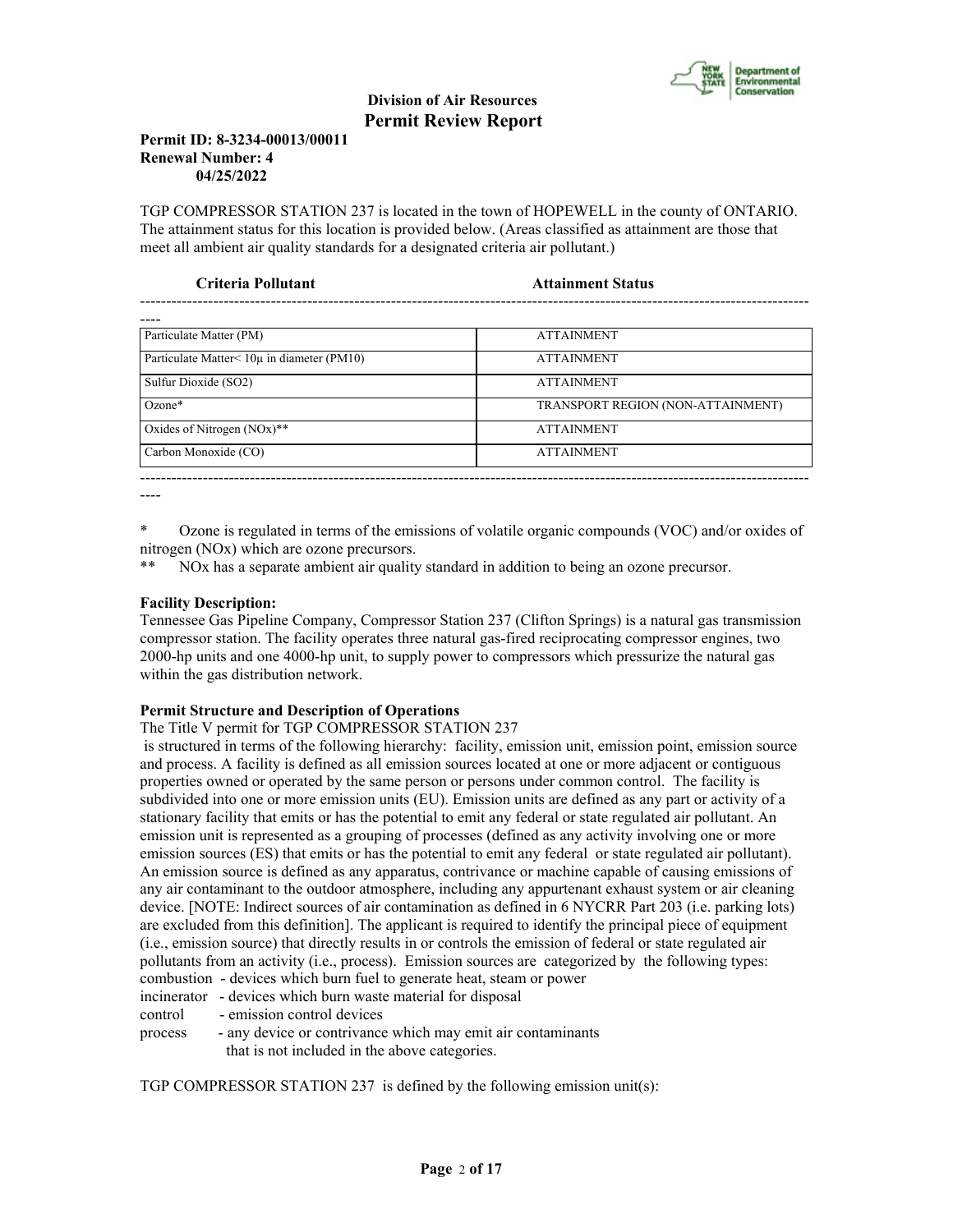

# **Permit ID: 8-3234-00013/00011 Renewal Number: 4 04/25/2022**

Emission unit R23702 - One 4,000-hp Clark TCV-12 reciprocating compressor engines. The engine fires natural gas and has been retrofitted with a low emissions combustion kit. The engine is used to drive a compressor that pressurizes natural gas within the gas pipeline network.

Emission unit R23702 is associated with the following emission points (EP): R003A

Process: RC2 is located at GROUND, Building 1 - Operation of one natural gas-fired reciprocating internal combustion engine used to drive a compressor that pressurizes natural gas within the gas transmission pipeline network.

Emission unit R23701 - Two 2,000-hp Ingersoll Rand KVS-412 reciprocating compressor engines. The engines fire natural gas and have been retrofitted with a low emissions combustion kit. The engines are used to drive compressors that pressurize natural gas within the gas pipeline network.

Emission unit R23701 is associated with the following emission points (EP): R001A, R002A

Process: RC1 is located at GROUND, Building 1 - Operation of two natural gas-fired reciprocating internal combustion engines used to drive compressors that pressurize natural gas within the gas transmission pipeline network.

# **Title V/Major Source Status**

TGP COMPRESSOR STATION 237 is subject to Title V requirements. This determination is based on the following information:

This facility is a major source sine it has potential-to-emit carbon monoxide, oxides of nitrogen, formaldehyde, and total HAP emissions greater than the 100, 100, 10, and 25 tons per year major source thresholds, respectively.

#### **Program Applicability**

The following chart summarizes the applicability of TGP COMPRESSOR STATION 237 with regards to the principal air pollution

regulatory programs:

| <b>Regulatory Program</b>      | <b>Applicability</b> |
|--------------------------------|----------------------|
|                                |                      |
| <b>PSD</b>                     | NO                   |
| NSR (non-attainment)           | NO                   |
| NESHAP (40 CFR Part 61)        | NO                   |
| NESHAP (MACT - 40 CFR Part 63) | <b>YES</b>           |
| <b>NSPS</b>                    | NO.                  |
| <b>TITLE IV</b>                | NO                   |
| <b>TITLE V</b>                 | <b>YES</b>           |
| <b>TITLE VI</b>                | N <sub>O</sub>       |
| <b>RACT</b>                    | <b>YES</b>           |
| <b>SIP</b>                     | <b>YES</b>           |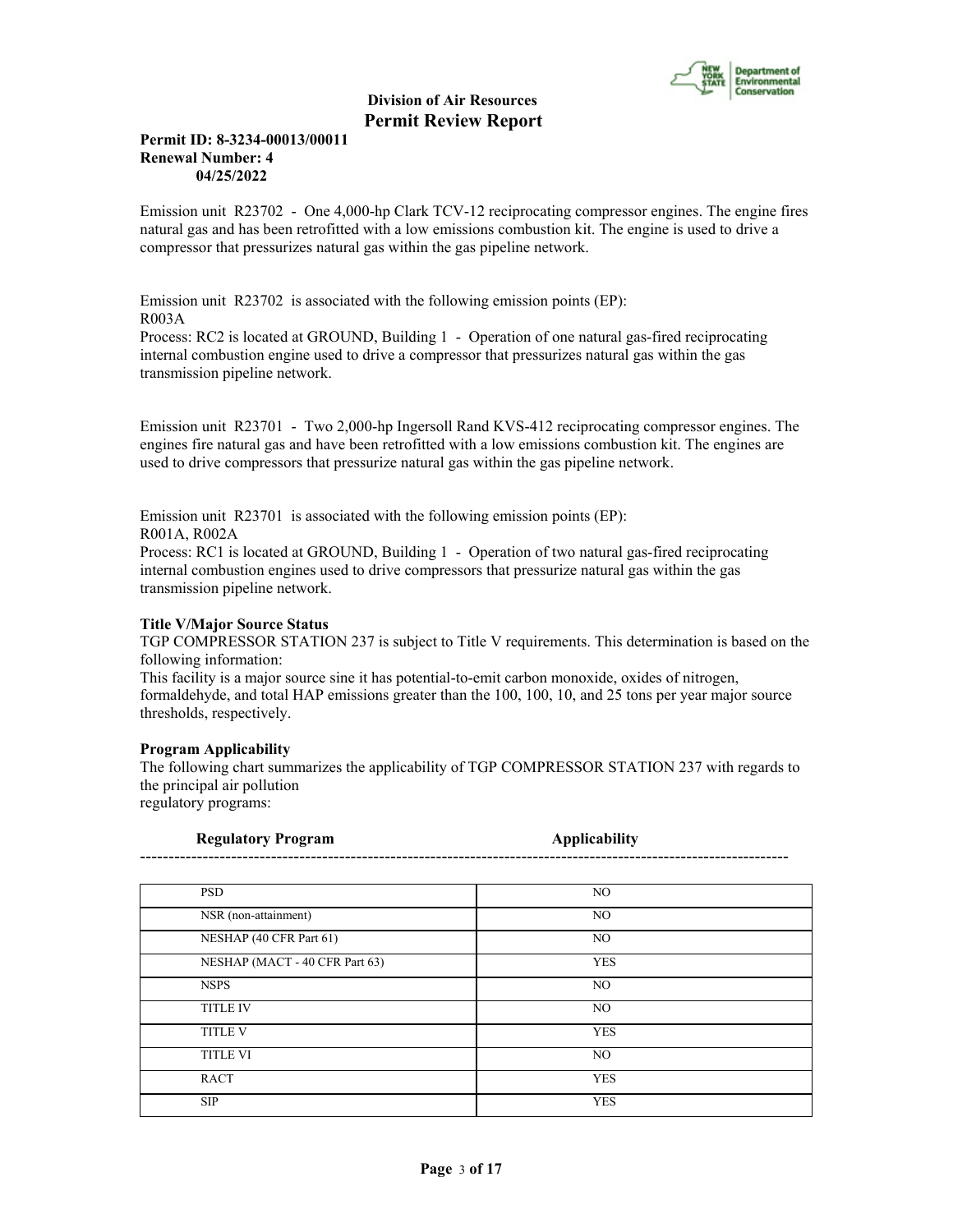

--------------------------------------------------------------------------------------------------------------------------------

**Permit ID: 8-3234-00013/00011 Renewal Number: 4 04/25/2022**

NOTES:

PSD Prevention of Significant Deterioration (40 CFR 52, 6 NYCRR 231-7, 231-8) requirements which pertain to major stationary sources located in areas which are in attainment of National Ambient Air Quality Standards (NAAQS) for specified pollutants.

NSR New Source Review (6 NYCRR 231-5, 231-6) - requirements which pertain to major stationary sources located in areas which are in non-attainment of National Ambient Air Quality Standards (NAAQS) for specified pollutants.

NESHAP National Emission Standards for Hazardous Air Pollutants (40 CFR 61, 6 NYCRR 200.10) contaminant and source specific emission standards established prior to the Clean Air Act Amendments of 1990 (CAAA) which were developed for 9 air contaminants (inorganic arsenic, radon, benzene, vinyl chloride, asbestos, mercury, beryllium, radionuclides, and volatile HAP's).

MACT Maximum Achievable Control Technology (40 CFR 63, 6 NYCRR 200.10) - contaminant and source specific emission standards established by the 1990 CAAA. Under Section 112 of the CAAA, the US EPA is required to develop and promulgate emissions standards for new and existing sources. The standards are to be based on the best demonstrated control technology and practices in the regulated industry, otherwise known as MACT. The corresponding regulations apply to specific source types and contaminants.

NSPS New Source Performance Standards (40 CFR 60, 6 NYCRR 200.10) - standards of performance for specific stationary source categories developed by the US EPA under Section 111 of the CAAA. The standards apply only to those stationary sources which have been constructed or modified after the regulations have been proposed by publication in the Federal Register and only to the specific contaminant(s) listed in the regulation.

Title IV Acid Rain Control Program (40 CFR 72 thru 78, 6 NYCRR 201-6) - regulations which mandate the implementation of the acid rain control program for large stationary combustion facilities.

Title VI Stratospheric Ozone Protection (40 CFR 82, Subpart A thru G, 6 NYCRR 200.10) federal requirements that apply to sources which use a minimum quantity of CFC's (chlorofluorocarbons), HCFC's (hydrofluorocarbons) or other ozone depleting substances or regulated substitute substances in equipment such as air conditioners, refrigeration equipment or motor vehicle air conditioners or appliances.

RACT Reasonably Available Control Technology (6 NYCRR Parts 212-3, 220-1.6, 220-1.7, 220-2.3, 220-2.4, 226, 227-2, 228, 229, 230, 233, 234, 235, 236) - the lowest emission limit that a specific source is capable of meeting by application of control technology that is reasonably available, considering technological and economic feasibility. RACT is a control strategy used to limit emissions of VOC's and NOx for the purpose of attaining the air quality standard for ozone. The term as it is used in the above table refers to those state air pollution control regulations which specifically regulate VOC and NOx emissions.

SIP State Implementation Plan (40 CFR 52, Subpart HH, 6 NYCRR 200.10) - as per the CAAA, all states are empowered and required to devise the specific combination of controls that, when implemented, will bring about attainment of ambient air quality standards established by the federal government and the individual state. This specific combination of measures is referred to as the SIP. The term here refers to those state regulations that are approved to be included in the SIP and thus are considered federally enforceable.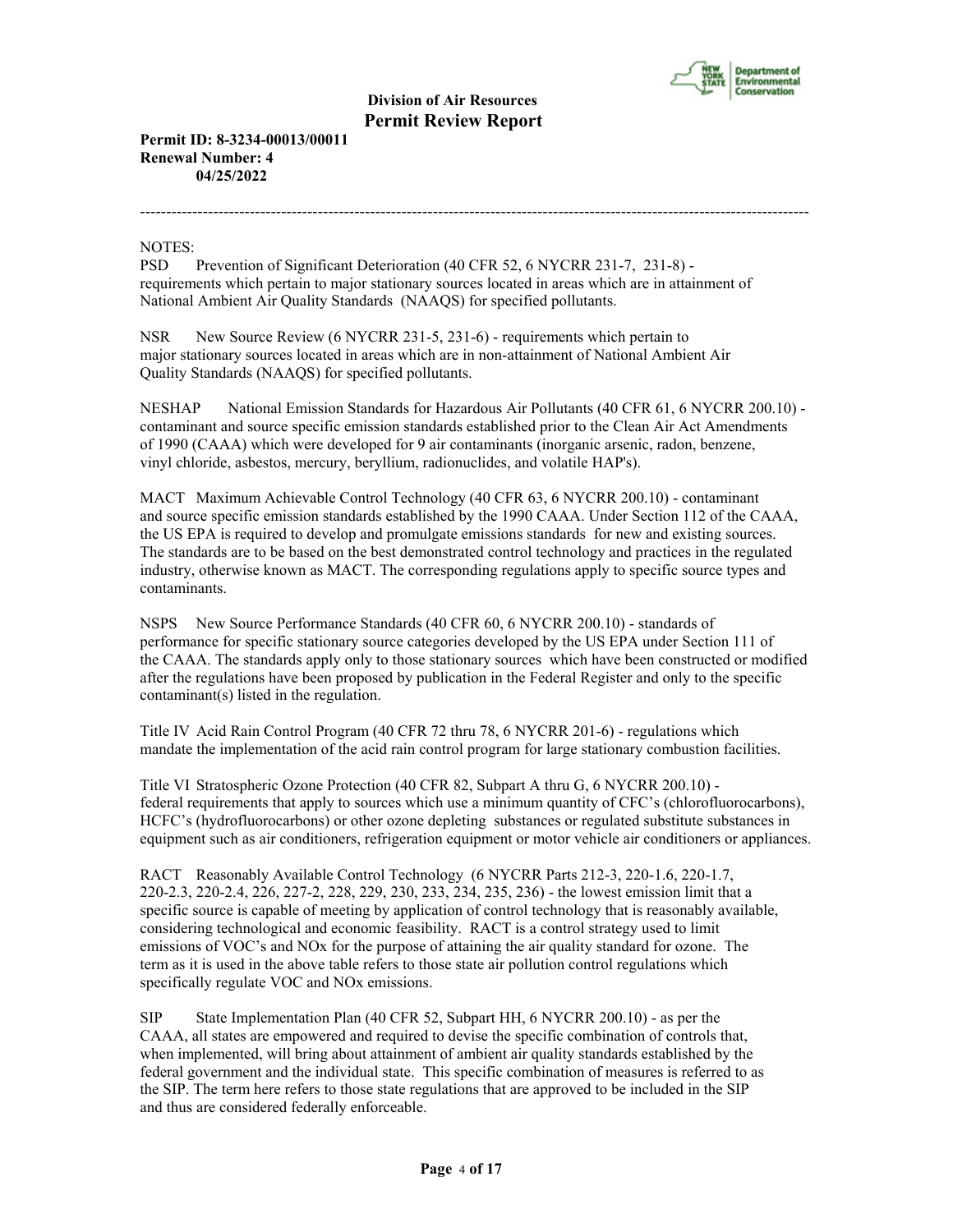

**Permit ID: 8-3234-00013/00011 Renewal Number: 4 04/25/2022**

#### **Compliance Status**

Facility is in compliance with all requirements.

#### **SIC Codes**

SIC or Standard Industrial Classification code is an industrial code developed by the federal Office of Management and Budget for use, among other things, in the classification of establishments by the type of activity in which they are engaged. Each operating establishment is assigned an industry code on the basis of its primary activity, which is determined by its principal product or group of products produced or distributed, or services rendered. Larger facilities typically have more than one SIC code.

#### **SIC Code Description**

| 4922 | NATURAL GAS TRANSMISSION          |
|------|-----------------------------------|
| 4923 | GAS TRANSMISSION AND DISTRIBUTION |

#### **SCC Codes**

SCC or Source Classification Code is a code developed and used'' by the USEPA to categorize processes which result in air emissions for the purpose of assessing emission factor information.Each SCC represents a unique process or function within a source category logically associated with a point of air pollution emissions. Any operation that causes air pollution can be represented by one or more SCC's.

**SCC Code Description** 

2-02-002-02 INTERNAL COMBUSTION ENGINES - INDUSTRIAL INDUSTRIAL INTERNAL COMBUSTION ENGINE - NATURAL GAS Reciprocating

#### **Facility Emissions Summary**

In the following table, the CAS No. or Chemical Abstract Service code is an identifier assigned to every chemical compound. [NOTE: Certain CAS No.'s contain a 'NY' designation within them. These are not true CAS No.'s but rather an identification which has been developed by the department to identify groups of contaminants which ordinary CAS No.'s do not do. As an example, volatile organic compounds or VOC's are identified collectively by the NY CAS No. 0NY998-00-0.] The PTE refers to the Potential to Emit. This is defined as the maximum capacity of a facility or air contaminant source to emit any air contaminant under its physical and operational design. Any physical or operational limitation on the capacity of the facility or air contamination source to emit any air contaminant , including air pollution control equipment and/or restrictions on the hours of operation, or on the type or amount or material combusted, stored, or processed, shall be treated as part of the design only if the limitation is contained in federally enforceable permit conditions. The PTE for each contaminant that is displayed represents the facility-wide PTE in tons per year (tpy) or pounds per year (lbs/yr). In some instances the PTE represents a federally enforceable emissions cap or limitation for that contaminant. The term 'HAP' refers to any of the hazardous air pollutants listed in section 112(b) of the Clean Air Act Amendments of 1990. Total emissions of all hazardous air pollutants are listed under the special NY CAS No. 0NY100-00-0. In addition, each individual hazardous air pollutant is also listed under its own specific CAS No. and is identified in the list below by the (HAP) designation.

|  | Cas No. | Contaminant PTE lbs/yr |  | PTE tons/yr | Actual lbs/yr | <b>Actual tons/yr</b> |
|--|---------|------------------------|--|-------------|---------------|-----------------------|
|--|---------|------------------------|--|-------------|---------------|-----------------------|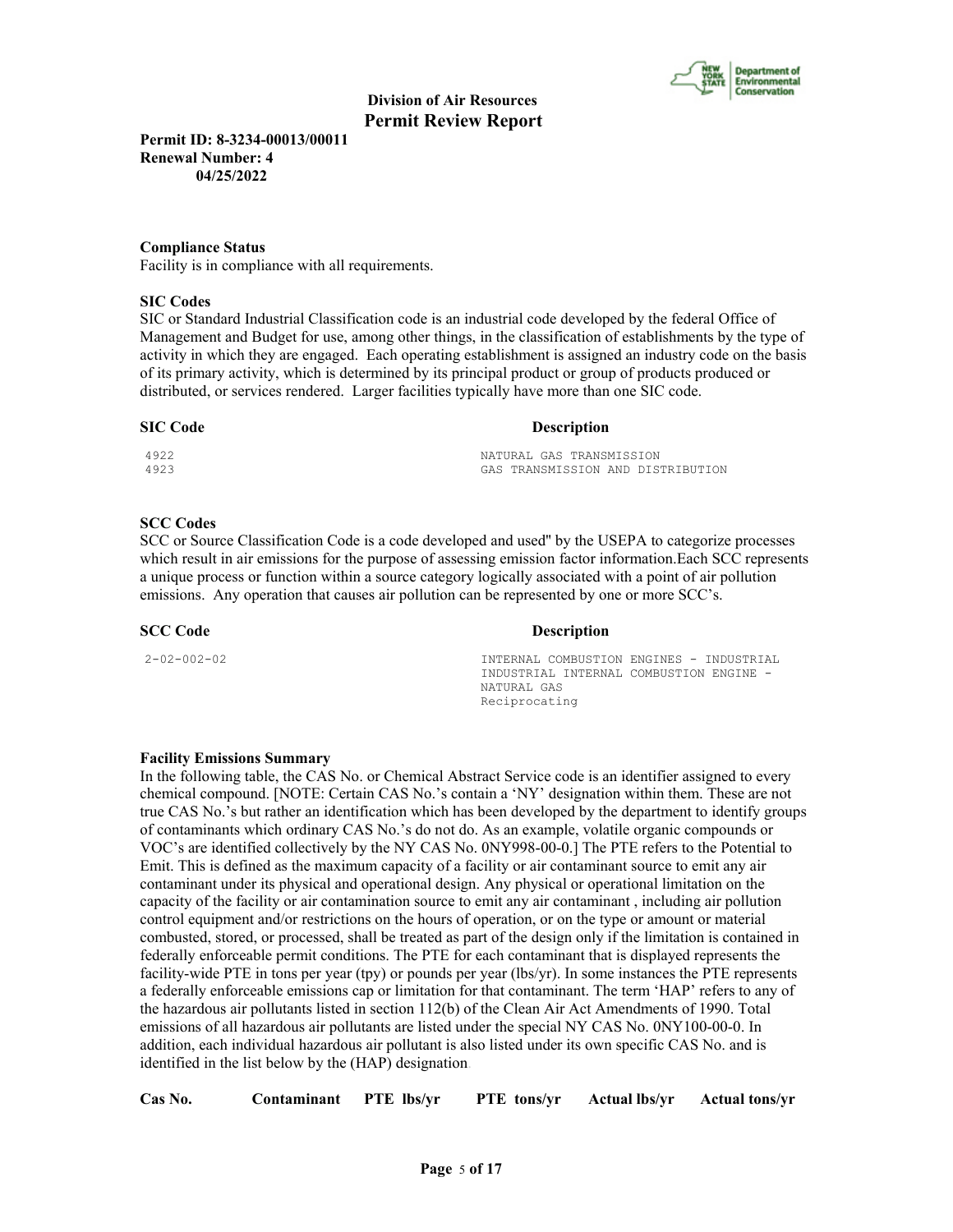

#### **Permit ID: 8-3234-00013/00011 Renewal Number: 4 04/25/2022**

| $0NY750 - 00 - 0$  | CARBON<br>DTOXTDE.<br>EQUIVALENTS | 43901  |
|--------------------|-----------------------------------|--------|
| $000630 - 08 - 0$  | CARBON<br>MONOXTDE                | 215.96 |
| $000050 - 00 - 0$  | FORMALDEHYDE                      | 19.32  |
| $0NY210 - 00 - 0$  | OXIDES OF<br>NITROGEN             | 120.57 |
| $0NY075 - 00 - 0$  | PARTICULATES                      | 10.64  |
| $0NY075 - 02 - 5$  | PM 2.5                            | 10.64  |
| $0NY075 - 00 - 5$  | $PM-10$                           | 10.64  |
| $007446 - 09 - 5$  | SULFUR                            | 0.5    |
|                    | DTOXTDE                           |        |
| $0'NY100 - 00 - 0$ | TOTAL HAP                         | 27.19  |
| $0NY998 - 00 - 0$  | VOC                               | 42.64  |

# **NOTIFICATION OF GENERAL PERMITTEE OBLIGATIONS**

**Item A: Public Access to Recordkeeping for Title V Facilities - 6 NYCRR 201-1.10(b)** The Department will make available to the public any permit application, compliance plan, permit, and monitoring and compliance certification report pursuant to Section 503(e) of the Act, except for information entitled to confidential treatment pursuant to 6 NYCRR Part 616 - Public Access to records and Section 114(c) of the Act.

#### **Item B: Timely Application for the Renewal of Title V Permits -6 NYCRR Part 201-6.2(a)(4)**

 Owners and/or operators of facilities having an issued Title V permit shall submit a complete application at least 180 days, but not more than eighteen months, prior to the date of permit expiration for permit renewal purposes.

- **Item C: Certification by a Responsible Official 6 NYCRR Part 201-6.2(d)(12)** Any application, form, report or compliance certification required to be submitted pursuant to the federally enforceable portions of this permit shall contain a certification of truth, accuracy and completeness by a responsible official.This certification shall state that based on information and belief formed after reasonable inquiry, the statements and information in the document are true, accurate, and complete.
- **Item D: Requirement to Comply With All Conditions 6 NYCRR Part 201-6.4(a)(2)** The permittee must comply with all conditions of the Title V facility permit. Any permit non-compliance constitutes a violation of the Act and is grounds for enforcement action; for permit termination, revocation and reissuance, or modification; or for denial of a permit renewal application.
- **Item E: Permit Revocation, Modification, Reopening, Reissuance or Termination, and Associated Information Submission Requirements - 6 NYCRR Part 201-6.4(a)(3)** This permit may be modified, revoked, reopened and reissued, or terminated for cause. The filing of a request by the permittee for a permit modification, revocation and reissuance, or termination, or of a notification of planned changes or anticipated noncompliance does not stay any permit condition.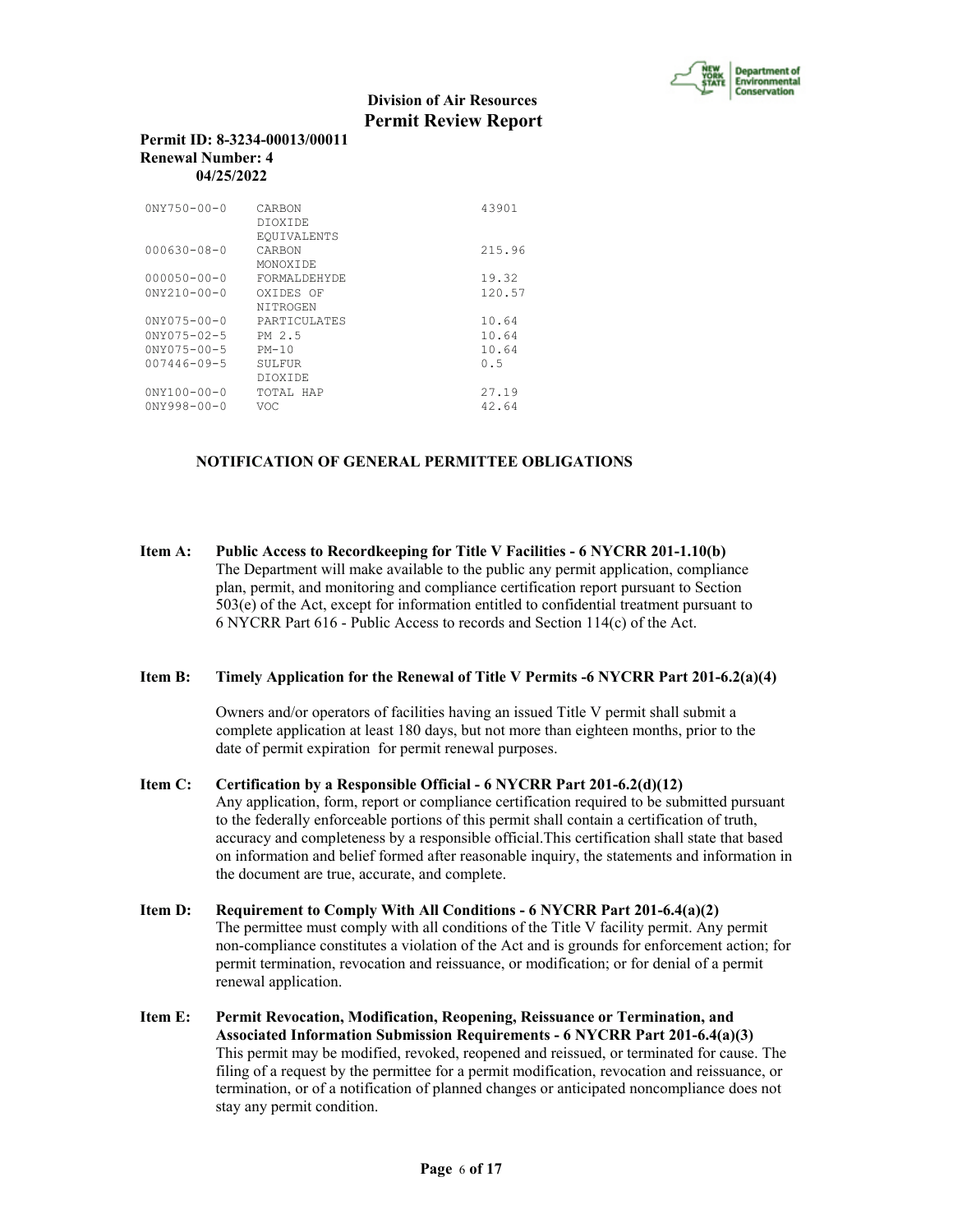

**Permit ID: 8-3234-00013/00011 Renewal Number: 4 04/25/2022**

# **Item F: Cessation or Reduction of Permitted Activity Not a Defense - 6 NYCRR 201-6.4(a)(5)**

 It shall not be a defense for a permittee in an enforcement action to claim that a cessation or reduction in the permitted activity would have been necessary in order to maintain compliance with the conditions of this permit.

# **Item G: Property Rights - 6 NYCRR 201-6.4(a)(6)**

This permit does not convey any property rights of any sort or any exclusive privilege.

# **Item H: Severability - 6 NYCRR Part 201-6.4(a)(9)**

 If any provisions, parts or conditions of this permit are found to be invalid or are the subject of a challenge, the remainder of this permit shall continue to be valid.

# **Item I: Permit Shield - 6 NYCRR Part 201-6.4(g)**

 All permittees granted a Title V facility permit shall be covered under the protection of a permit shield, except as provided under 6 NYCRR Subpart 201-6. Compliance with the conditions of the permit shall be deemed compliance with any applicable requirements as of the date of permit issuance, provided that such applicable requirements are included and are specifically identified in the permit, or the Department, in acting on the permit application or revision, determines in writing that other requirements specifically identified are not applicable to the major stationary source, and the permit includes the determination or a concise summary thereof. Nothing herein shall preclude the Department from revising or revoking the permit pursuant to 6 NYCRR Part 621 or from exercising its summary abatement authority. Nothing in this permit shall alter or affect the following:

i. The ability of the Department to seek to bring suit on behalf of the State of New York, or the Administrator to seek to bring suit on behalf of the United States, to immediately restrain any person causing or contributing to pollution presenting an imminent and substantial endangerment to public health, welfare or the environment to stop the emission of air pollutants causing or contributing to such pollution;

ii. The liability of a permittee of the Title V facility for any violation of applicable requirements prior to or at the time of permit issuance;

iii. The applicable requirements of Title IV of the Act;

iv. The ability of the Department or the Administrator to obtain information from the permittee concerning the ability to enter, inspect and monitor the facility.

#### **Item J: Reopening for Cause - 6 NYCRR Part 201-6.4(i)**

 This Title V permit shall be reopened and revised under any of the following circumstances: i. If additional applicable requirements under the Act become applicable where this permit's remaining term is three or more years, a reopening shall be completed not later than 18 months after promulgation of the applicable requirement. No such reopening is required if the effective date of the requirement is later than the date on which this permit is due to expire, unless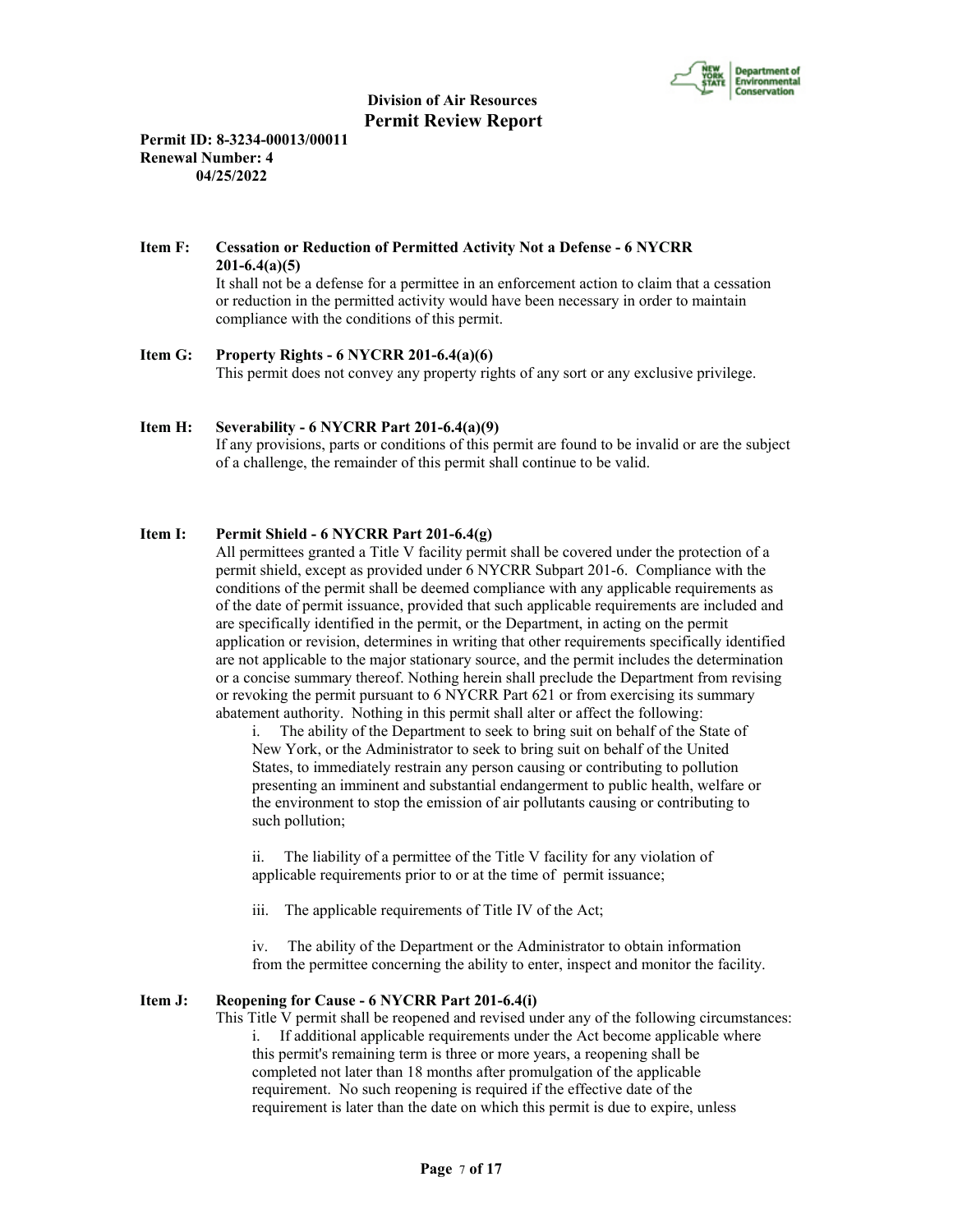

#### **Permit ID: 8-3234-00013/00011 Renewal Number: 4 04/25/2022**

the original permit or any of its terms and conditions has been extended by the Department pursuant to the provisions of Part 2 01-6.7 and Part 621.

ii. The Department or the Administrator determines that the permit contains a material mistake or that inaccurate statements were made in establishing the emissions standards or other terms or conditions of the permit.

iii. The Department or the Administrator determines that the Title V permit must be revised or reopened to assure compliance with applicable requirements.

iv. If the permitted facility is an "affected source" subject to the requirements of Title IV of the Act, and additional requirements (including excess emissions requirements) become applicable. Upon approval by the Administrator, excess emissions offset plans shall be deemed to be incorporated into the permit.

Proceedings to reopen and issue Title V facility permits shall follow the same procedures as apply to initial permit issuance but shall affect only those parts of the permit for which cause to reopen exists.

 Reopenings shall not be initiated before a notice of such intent is provided to the facility by the Department at least thirty days in advance of the date that the permit is to be reopened, except that the Department may provide a shorter time period in the case of an emergency.

# **Item K: Permit Exclusion - ECL 19-0305**

 The issuance of this permit by the Department and the receipt thereof by the Applicant does not and shall not be construed as barring, diminishing, adjudicating or in any way affecting any legal, administrative or equitable rights or claims, actions, suits, causes of action or demands whatsoever that the Department may have against the Applicant for violations based on facts and circumstances alleged to have occurred or existed prior to the effective date of this permit, including, but not limited to, any enforcement action authorized pursuant to the provisions of applicable federal law, the Environmental Conservation Law of the State of New York (ECL) and Chapter III of the Official Compilation of the Codes, Rules and Regulations of the State of New York (NYCRR). The issuance of this permit also shall not in any way affect pending or future enforcement actions under the Clean Air Act brought by the United States or any person.

#### **Item L: Federally Enforceable Requirements - 40 CFR 70.6(b)**

 All terms and conditions in this permit required by the Act or any applicable requirement, including any provisions designed to limit a facility's potential to emit, are enforceable by the Administrator and citizens under the Act. The Department has, in this permit, specifically designated any terms and conditions that are not required under the Act or under any of its applicable requirements as being enforceable under only state regulations.

# **NOTIFICATION OF GENERAL PERMITTEE OBLIGATIONS**

#### **Item A: Emergency Defense - 6 NYCRR 201-1.5**

An emergency, as defined by subpart 201-2, constitutes an affirmative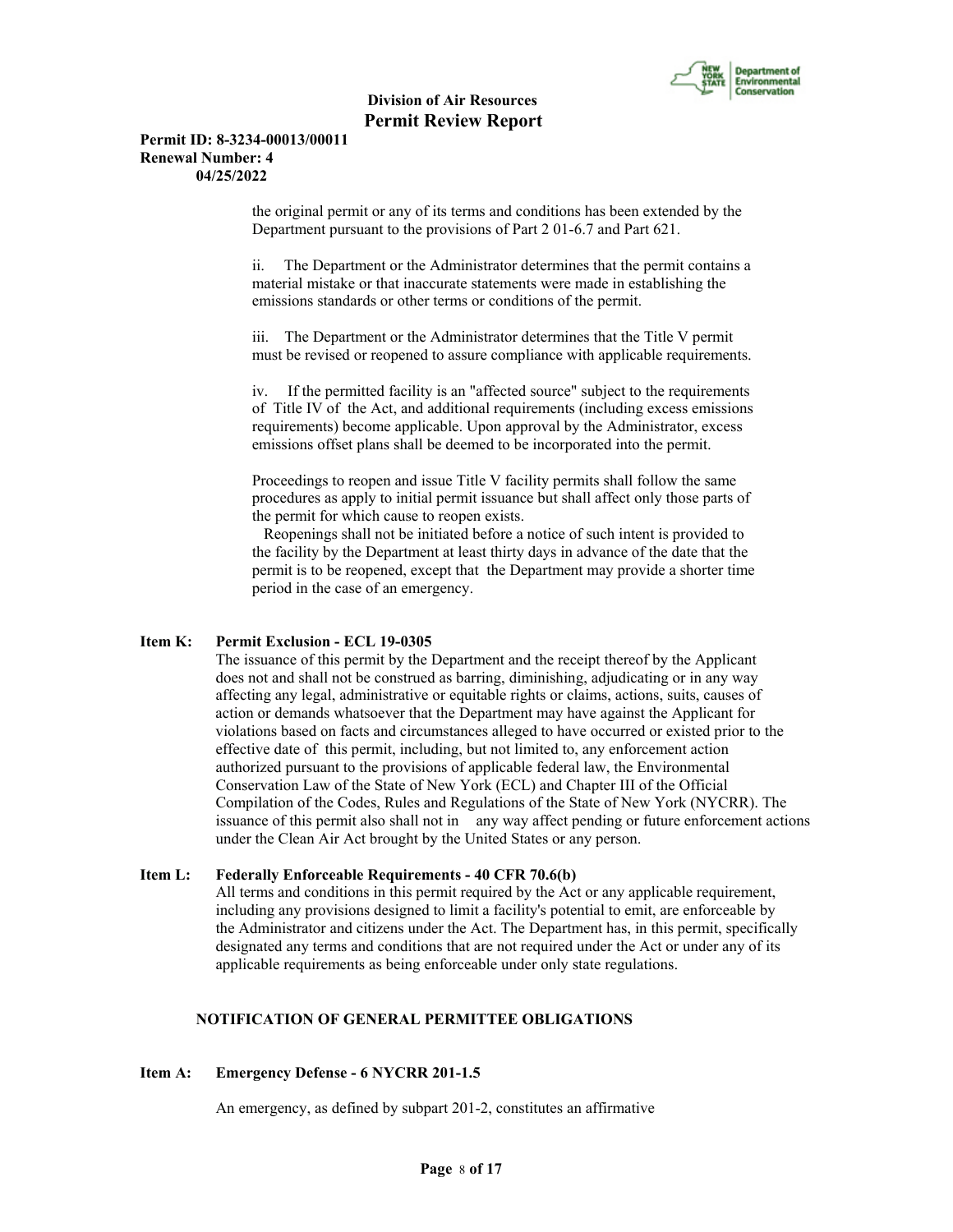

### **Permit ID: 8-3234-00013/00011 Renewal Number: 4 04/25/2022**

 defense to penalties sought in an enforcement action brought by the Department for noncompliance with emissions limitations or permit conditions for all facilities in New York State.

 (a) The affirmative defense of emergency shall be demonstrated through properly signed, contemporaneous operating logs, or other relevant evidence that:

 (1) An emergency occurred and that the facility owner or operator can identify the cause(s) of the emergency; (2) The equipment at the permitted facility causing the emergency was at the time being properly operated and maintained; (3) During the period of the emergency the facility owner or operator took all reasonable steps to minimize levels of emissions that exceeded the emission standards, or other requirements in the permit; and

 (4) The facility owner or operator notified the Department within two working days after the event occurred. This notice must contain a description of the emergency, any steps taken to mitigate emissions, and corrective actions taken.

 (b) In any enforcement proceeding, the facility owner or operator seeking to establish the occurrence of an emergency has the burden of proof.

 (c) This provision is in addition to any emergency or upset provision contained in any applicable requirement. item\_02

# **Item B: General Provisions for State Enforceable Permit Terms and Condition - 6 NYCRR Part 201-5**

 Any person who owns and/or operates stationary sources shall operate and maintain all emission units and any required emission control devices in compliance with all applicable Parts of this Chapter and existing laws, and shall operate the facility in accordance with all criteria, emission limits, terms, conditions, and standards in this permit. Failure of such person to properly operate and maintain the effectiveness of such emission units and emission control devices may be sufficient reason for the Department to revoke or deny a permit.

 The owner or operator of the permitted facility must maintain all required records on-site for a period of five years and make them available to representatives of the Department upon request. Department representatives must be granted access to any facility regulated by this Subpart, during normal operating hours, for the purpose of determining compliance with this and any other state and federal air pollution control requirements, regulations or law.

#### **Regulatory Analysis**

| Location<br><b>Facility/EU/EP/Process/ES</b> | <b>Regulation</b> | <b>Condition</b> | <b>Short Description</b> |
|----------------------------------------------|-------------------|------------------|--------------------------|
| <b>FACTLITY</b>                              | ECL 19-0301       | 32               | Powers and Duties of     |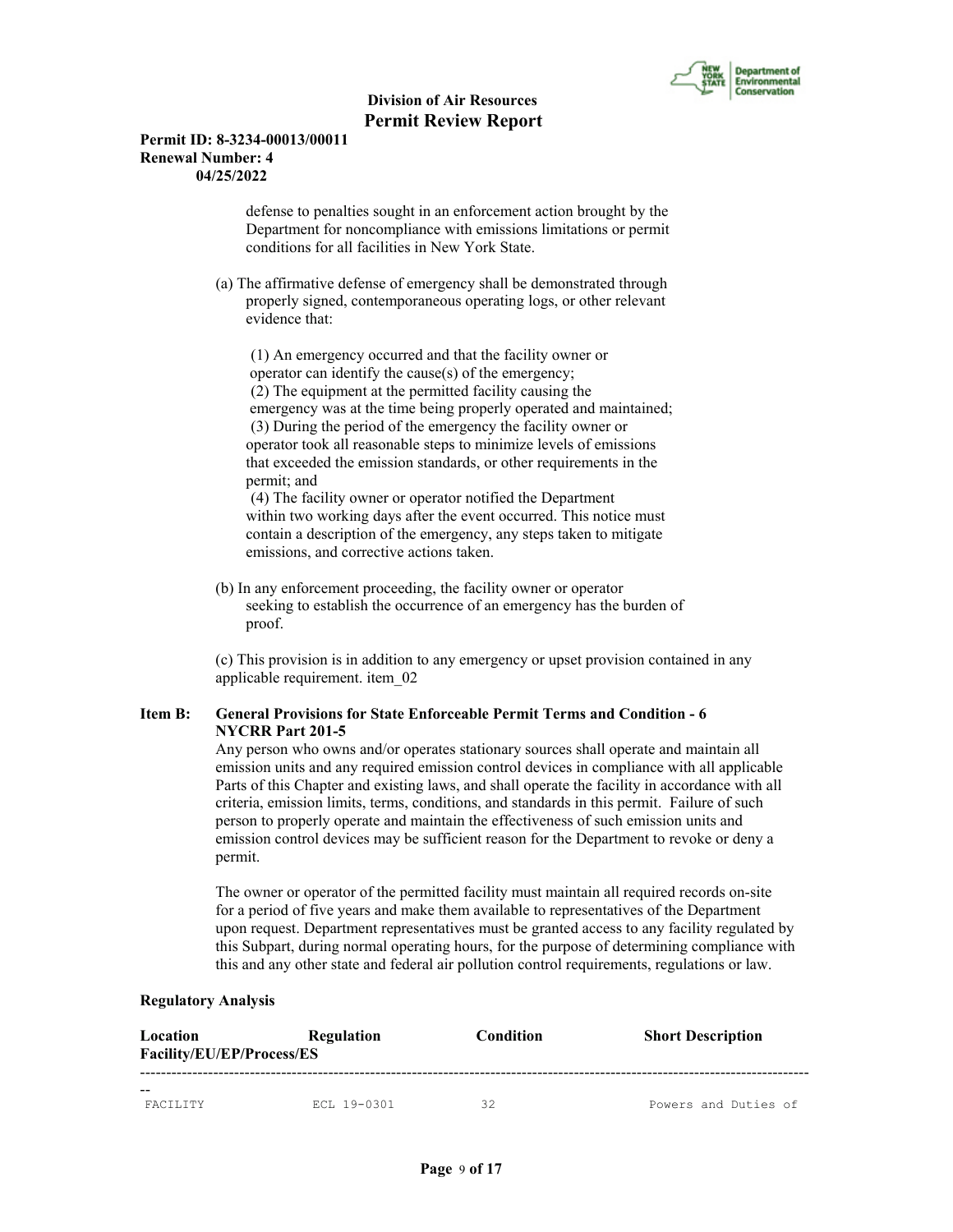

the Department with

# **Division of Air Resources Permit Review Report**

# **Permit ID: 8-3234-00013/00011 Renewal Number: 4 04/25/2022**

|          |                           |              | respect to air                               |
|----------|---------------------------|--------------|----------------------------------------------|
| FACILITY | $40CFR 63-A$              | 28           | pollution control<br>Subpart A - General     |
|          |                           |              | Provisions apply to                          |
|          |                           |              | all NESHAP affected                          |
|          |                           |              | sources                                      |
| FACILITY | 40CFR 63-DDDDD            | 29           | Boilers and Process                          |
|          |                           |              | Heaters Major Source                         |
|          |                           |              | NESHAP rule (current                         |
| FACILITY | 40CFR 68                  | 18           | version)<br>Chemical accident                |
|          |                           |              | prevention provisions                        |
| FACILITY | 40CFR 82-F                | 19           | Protection of                                |
|          |                           |              | Stratospheric Ozone -                        |
|          |                           |              | recycling and                                |
|          |                           |              | emissions reduction                          |
| FACILITY | 6NYCRR 200.6              | $\mathbf{1}$ | Acceptable ambient                           |
|          |                           |              | air quality.                                 |
| FACILITY | 6NYCRR 200.7              | 10           | Maintenance of                               |
|          |                           |              | equipment.                                   |
| FACILITY | 6NYCRR 201-1.4            | 33           | Unavoidable<br>noncompliance and             |
|          |                           |              | violations                                   |
| FACILITY | 6NYCRR 201-1.7            | 11           | Recycling and Salvage                        |
| FACILITY | 6NYCRR 201-1.8            | 12           | Prohibition of                               |
|          |                           |              | reintroduction of                            |
|          |                           |              | collected                                    |
|          |                           |              | contaminants to the                          |
|          |                           |              | air                                          |
| FACILITY | $6NYCRR 201-3.2(a)$       | 13           | Exempt Activities -                          |
|          |                           |              | Proof of eligibility                         |
| FACILITY | $6NYCRR 201-3.3(a)$       | 14           | Trivial Activities -<br>proof of eligibility |
| FACILITY | 6NYCRR 201-6              | 20, 30, 31   | Title V Permits and                          |
|          |                           |              | the Associated Permit                        |
|          |                           |              | Conditions                                   |
| FACILITY | $6NYCRR 201-6.4(a) (4)$   | 15           | General Conditions -                         |
|          |                           |              | Requirement to                               |
|          |                           |              | Provide Information                          |
| FACILITY | $6NYCRR 201-6.4(a) (7)$   | 2            | General Conditions -                         |
|          |                           |              | Fees                                         |
| FACILITY | $6NYCRR 201-6.4(a)$ (8)   | 16           | General Conditions -<br>Right to Inspect     |
| FACILITY | 6NYCRR 201-6.4(c)         | 3            | Recordkeeping and                            |
|          |                           |              | Reporting of                                 |
|          |                           |              | Compliance Monitoring                        |
| FACILITY | $6NYCRR$ $201-6.4(c)$ (2) | 4            | Records of                                   |
|          |                           |              | Monitoring, Sampling                         |
|          |                           |              | and Measurement                              |
| FACILITY | 6NYCRR 201-               | 5            | Reporting                                    |
|          | $6.4(c)$ (3) (ii          |              | Requirements -<br>Deviations and             |
|          |                           |              | Noncompliance                                |
| FACILITY | $6NYCRR 201-6.4 (d) (4)$  | 21           | Compliance Schedules                         |
|          |                           |              | - Progress Reports                           |
| FACILITY | $6NYCRR 201-6.4(e)$       | 6            | Compliance                                   |
|          |                           |              | Certification                                |
| FACILITY | $6NYCRR 201-6.4(f)$       | 22           | Operational                                  |
|          | $6NYCRR 201-6.5(a)$       |              | Flexibility                                  |
| FACILITY |                           | 34           | State Enforceable                            |
|          |                           |              |                                              |
| FACILITY | 6NYCRR 202-1.1            | 17           | Requirements                                 |
|          |                           |              | Required emissions<br>tests.                 |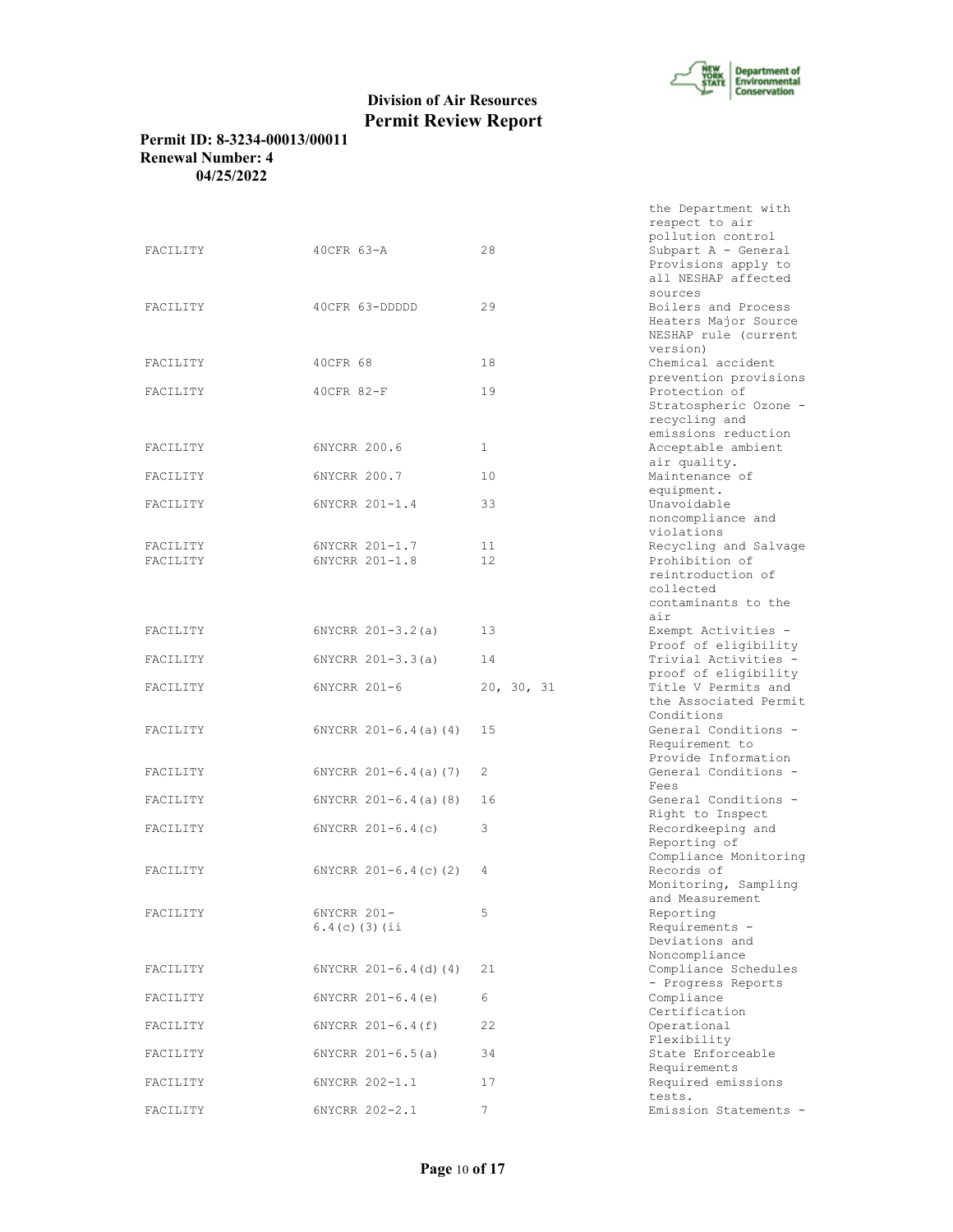

engines.

# **Division of Air Resources Permit Review Report**

# **Permit ID: 8-3234-00013/00011 Renewal Number: 4 04/25/2022**

|                 |                       |        | Applicability         |
|-----------------|-----------------------|--------|-----------------------|
| FACILITY        | 6NYCRR 202-2.4        | 23     | Emission Statement -  |
|                 |                       |        | methods and           |
|                 |                       |        | procedures            |
| <b>FACTLITY</b> | 6NYCRR 202-2.5        | 8      | Emission Statements - |
|                 |                       |        | record keeping        |
|                 |                       |        | requirements.         |
| <b>FACTLITY</b> | 6NYCRR 211.1          | 35     | General Prohibitions  |
|                 |                       |        | - air pollution       |
|                 |                       |        | prohibited            |
| FACTLITY        | 6NYCRR 211.2          | 2.4    | General Prohibitions  |
|                 |                       |        | - visible emissions   |
|                 |                       |        | limited.              |
| <b>FACTLITY</b> | 6NYCRR 215.2          | 9      | Open Fires -          |
|                 |                       |        | Prohibitions          |
| <b>FACTLITY</b> | $6NYCRR 227 - 1.4(a)$ | 25     | Opacity Standard      |
| <b>FACTLITY</b> | 6NYCRR 227-2.4(f)(1)  | 26, 27 | Emission limit for    |
|                 |                       |        | natural gas fired     |

# **Applicability Discussion:**

Mandatory Requirements: The following facility-wide regulations are included in all Title V permits:

#### ECL 19-0301

This section of the Environmental Conservation Law establishes the powers and duties assigned to the Department with regard to administering the air pollution control program for New York State.

#### 6 NYCRR 200.6

Acceptable ambient air quality - prohibits contravention of ambient air quality standards without mitigating measures

#### 6 NYCRR 200.7

Anyone owning or operating an air contamination source which is equipped with an emission control device must operate the control consistent with ordinary and necessary practices, standards and procedures, as per manufacturer's specifications and keep it in a satisfactory state of maintenance and repair so that it operates effectively

#### 6 NYCRR 201-1.4

This regulation specifies the actions and recordkeeping and reporting requirements for any violation of an applicable state enforceable emission standard that results from a necessary scheduled equipment maintenance, start-up, shutdown, malfunction or upset in the event that these are unavoidable.

#### 6 NYCRR 201-1.7

Requires the recycle and salvage of collected air contaminants where practical

#### 6 NYCRR 201-1.8

Prohibits the reintroduction of collected air contaminants to the outside air

### 6 NYCRR 201-3.2 (a)

An owner and/or operator of an exempt emission source or unit may be required to certify that it operates within the specific criteria described in this Subpart. All required records must be maintained on-site for a period of 5 years and made available to department representatives upon request. In addition, department representatives must be granted access to any facility which contains exempt emission sources or units, during normal operating hours, for the purpose of determining compliance with this and any other state and federal air pollution control requirements, regulations, or law.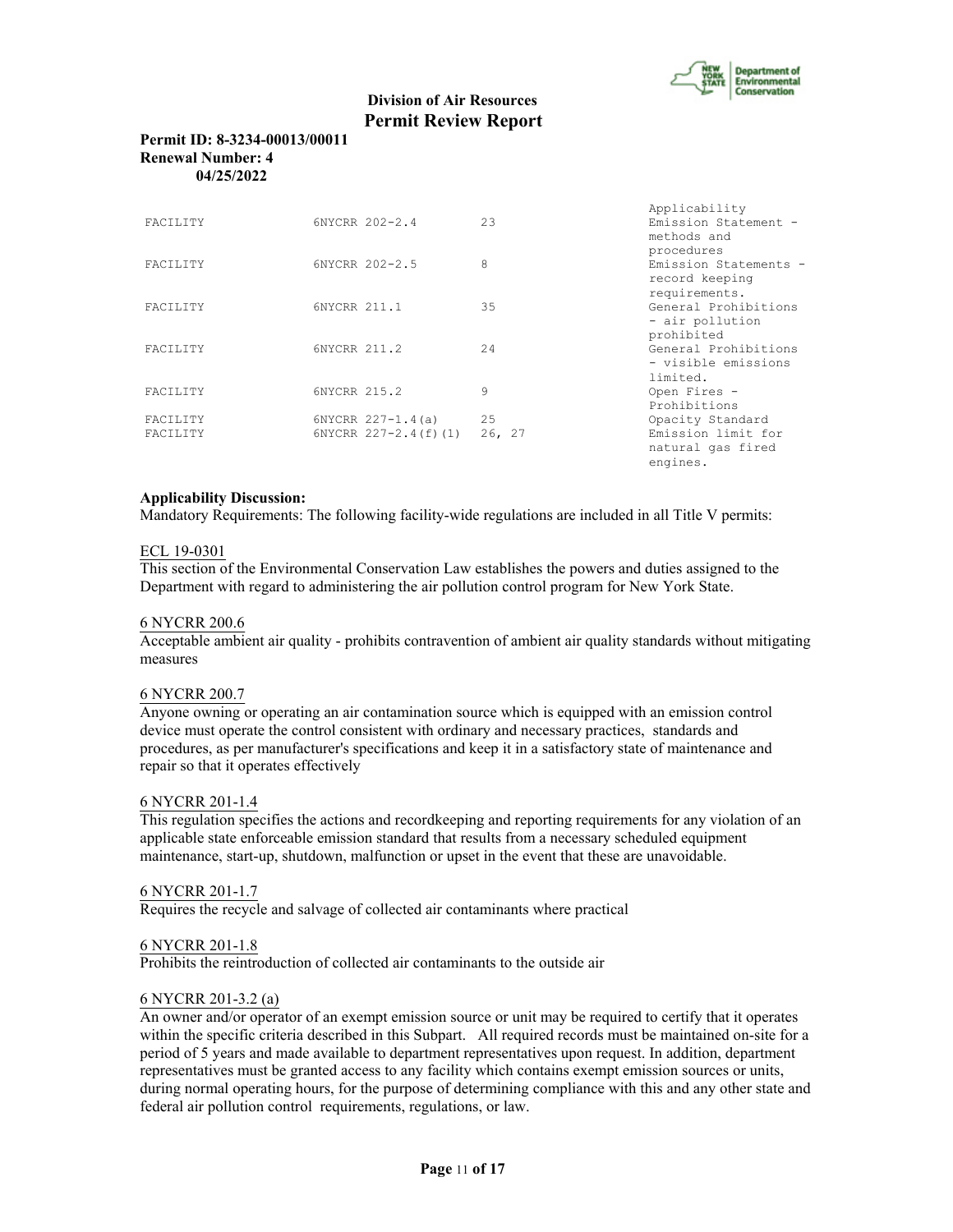

**Permit ID: 8-3234-00013/00011 Renewal Number: 4 04/25/2022**

#### 6 NYCRR 201-3.3 (a)

The owner and/or operator of a trivial emission source or unit may be required to certify that it operates within the specific criteria described in this Subpart. All required records must be maintained on-site for a period of 5 years and made available to department representatives upon request. In addition, department representatives must be granted access to any facility which contains trivial emission sources or units subject to this Subpart, during normal operating hours, for the purpose of determining compliance with this and any other state and federal air pollution control requirements, regulations, or law.

#### 6 NYCRR Subpart 201-6

This regulation applies to those terms and conditions which are subject to Title V permitting. It establishes the applicability criteria for Title V permits, the information to be included in all Title V permit applications as well as the permit content and terms of permit issuance. This rule also specifies the compliance, monitoring, recordkeeping, reporting, fee, and procedural requirements that need to be met to obtain a Title V permit, modify the permit and demonstrate conformity with applicable requirements as listed in the Title V permit. For permitting purposes, this rule specifies the need to identify and describe all emission units, processes and products in the permit application as well as providing the Department the authority to include this and any other information that it deems necessary to determine the compliance status of the facility.

#### 6 NYCRR 201-6.4 (a) (4)

This mandatory requirement applies to all Title V facilities. It requires the permittee to provide information that the Department may request in writing, within a reasonable time, in order to determine whether cause exists for modifying, revoking and reissuing, or terminating the permit or to determine compliance with the permit. The request may include copies of records required to be kept by the permit.

#### 6 NYCRR 201-6.4 (a) (7)

 This is a mandatory condition that requires the owner or operator of a facility subject to Title V requirements to pay all applicable fees associated with the emissions from their facility.

#### 6 NYCRR 201-6.4 (a) (8)

This is a mandatory condition for all facilities subject to Title V requirements. It allows the Department to inspect the facility to determine compliance with this permit, including copying records, sampling and monitoring, as necessary.

#### 6 NYCRR 201-6.4 (c)

This requirement specifies, in general terms, what information must be contained in any required compliance monitoring records and reports. This includes the date, time and place of any sampling, measurements and analyses; who performed the analyses; analytical techniques and methods used as well as any required QA/QC procedures; results of the analyses; the operating conditions at the time of sampling or measurement and the identification of any permit deviations. All such reports must also be certified by the designated responsible official of the facility.

#### 6 NYCRR 201-6.4 (c) (2)

This requirement specifies that all compliance monitoring and recordkeeping is to be conducted according to the terms and conditions of the permit and follow all QA requirements found in applicable regulations. It also requires monitoring records and supporting information to be retained for at least 5 years from the time of sampling, measurement, report or application. Support information is defined as including all calibration and maintenance records and all original strip-chart recordings for continuous monitoring instrumentation, and copies of all reports required by the permit.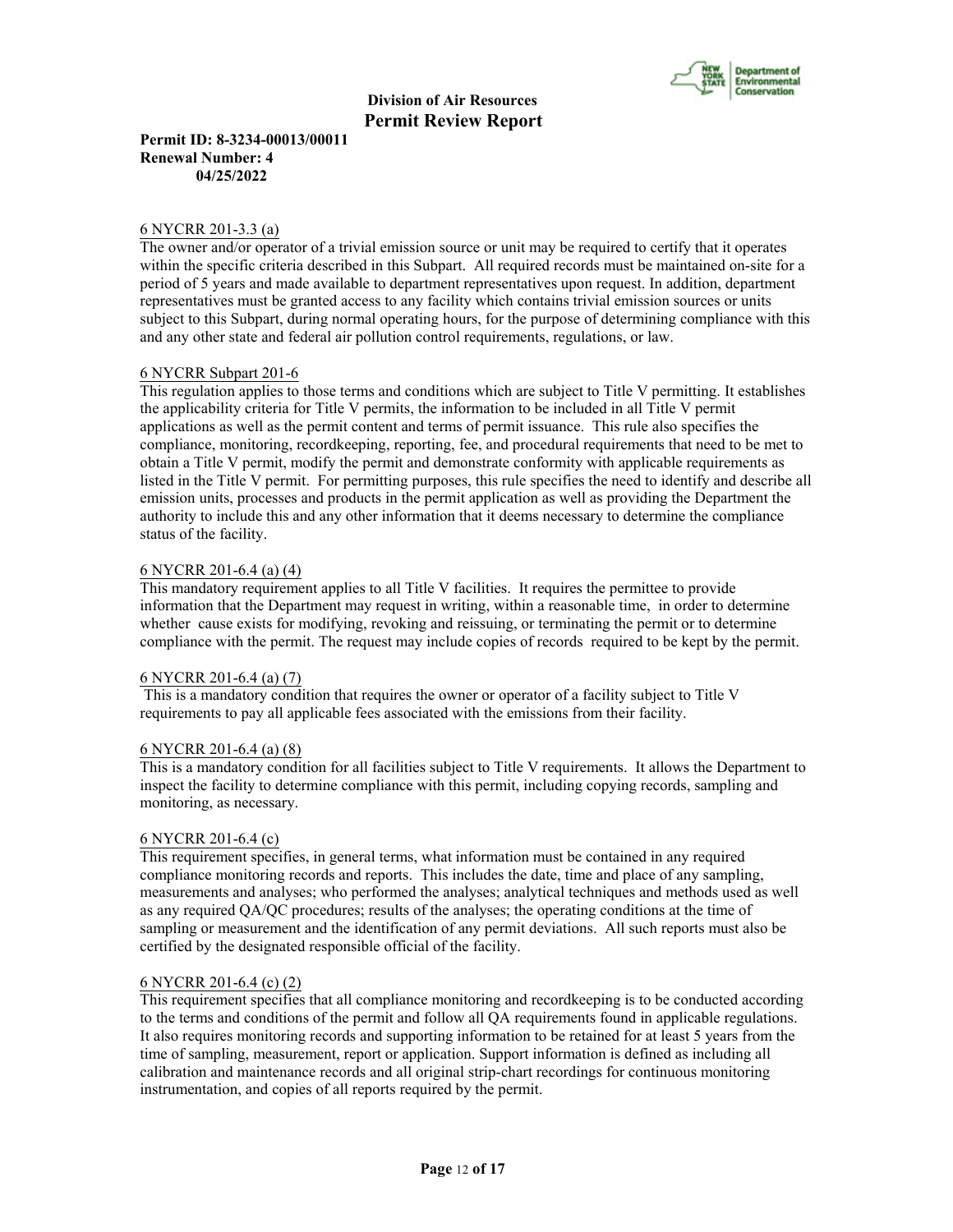

## **Permit ID: 8-3234-00013/00011 Renewal Number: 4 04/25/2022**

## 6 NYCRR 201-6.4 (c) (3) (ii)

This regulation specifies any reporting requirements incorporated into the permit must include provisions regarding the notification and reporting of permit deviations and incidences of noncompliance stating the probable cause of such deviations, and any corrective actions or preventive measures taken.

### 6 NYCRR 201-6.4 (d) (4)

This condition applies to every Title V facility subject to a compliance schedule. It requires that reports, detailing the status of progress on achieving compliance with emission standards, be submitted semiannually.

#### 6 NYCRR 201-6.4 (e)

Sets forth the general requirements for compliance certification content; specifies an annual submittal frequency; and identifies the EPA and appropriate regional office address where the reports are to be sent.

#### 6 NYCRR 202-1.1

This regulation allows the department the discretion to require an emission test for the purpose of determining compliance. Furthermore, the cost of the test, including the preparation of the report are to be borne by the owner/operator of the source.

#### 6 NYCRR 202-2.1

Requires that emission statements shall be submitted on or before April 15th each year for emissions of the previous calENDar year.

#### 6 NYCRR 202-2.5

This rule specifies that each facility required to submit an emission statement must retain a copy of the statement and supporting documentation for at least 5 years and must make the information available to department representatives.

#### 6 NYCRR 211.2

This regulation limits opacity from sources to less than or equal to 20 percent (six minute average) except for one continuous six-minute period per hour of not more than 57 percent opacity.

#### 6 NYCRR 215.2

Except as allowed by section 215.3 of 6 NYCRR Part 215, no person shall burn, cause, suffer, allow or permit the burning of any materials in an open fire.

#### 40 CFR Part 68

This Part lists the regulated substances and there applicability thresholds and sets the requirements for stationary sources concerning the prevention of accidental releases of these substances.

#### 40 CFR Part 82, Subpart F

Subpart F requires the reduction of emissions of class I and class II refrigerants to the lowest achievable level during the service, maintenance, repair, and disposal of appliances in accordance with section 608 of the Clean Air Act AmENDments of 1990. This subpart applies to any person servicing, maintaining, or repairing appliances except for motor vehicle air conditioners. It also applies to persons disposing of appliances, including motor vehicle air conditioners, refrigerant reclaimers, appliance owners, and manufacturers of appliances and recycling and recovery equipment. Those individuals, operations, or activities affected by this rule, may be required to comply with specified disposal, recycling, or recovery practices, leak repair practices, recordkeeping and/or technician certification requirements.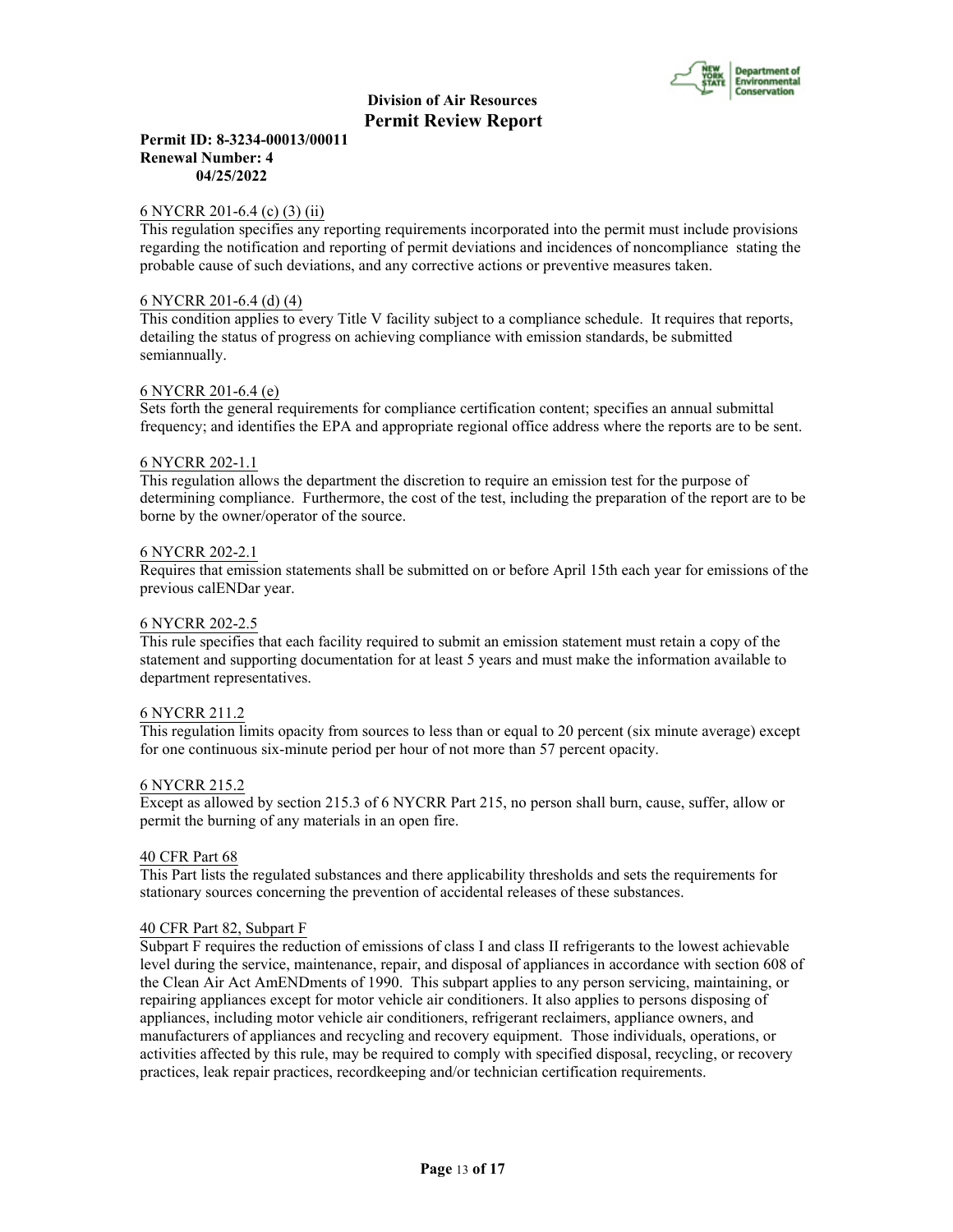

**Permit ID: 8-3234-00013/00011 Renewal Number: 4 04/25/2022**

#### **Facility Specific Requirements**

In addition to Title V, TGP COMPRESSOR STATION 237 has been determined to be subject to the following regulations:

40 CFR Part 63, Subpart A

The General Provisions in 40CFR63, Subpart A apply to facilities subject to other National Emission Standards for Hazardous Air Pollutants for Source Categories (NESHAP) regulations in 40 CFR 63. These rules are also known as MACT rules since they are based on attaining Maximum Achievable Control Technology. Each MACT rule has a table or section that descibe which portions of the General Provisions apply to facilities covered by that particular rule and which portions are overridden or do not apply. Note that NESHAP regulations found in 40CFR61 do **not** trigger the general provisions of 40CFR63.

#### 40 CFR Part 63, Subpart DDDDD

This subpart establishes national emission limits and work practice standards for hazardous air pollutants (HAP) emitted from industrial, commercial, and institutional boilers and process heaters located at major sources of HAP emissions. It also establishes requirements to demonstrate initial and continuous compliance with the emission limits and work practice standards.

#### 6 NYCRR 201-6.4 (f)

This section describes the potential for certain operational changes to be made by the facility owner or operator without first obtaining a permit modification. Changes made pursuant to this provision must meet all of the criteria described in this section to qualify for consideration as operational flexibility. The Department reserves the right to require the facility owner or operator to obtain a permit modification prior to making any changes at the facility pursuant to this section.

#### 6 NYCRR 201-6.5 (a)

This subdivision states that the Department shall include state enforceable conditions in Title V permits. State enforceable conditions related to regulations developed pursuant to the Climate Leadership and Community Protection Act (CLCPA) and Article 75 of New York State Environmental Conservation Law may be included in future versions of this permit, as applicable.

# 6 NYCRR 202-2.4

This regulation specifies that any required emission statement must be submitted to the Department before April 15 each year for emissions of the previous calendar year. The regulation also establishes a set of acceptable emissions estimation methods that may be used including the use of monitoring methods, if accepted by the department, and the transmittal of the emission statement information to the Department. Finally, such information may be designated as confidential, as per department approval, except for the following information: emissions, estimated emissions method, and the Source Classification Code.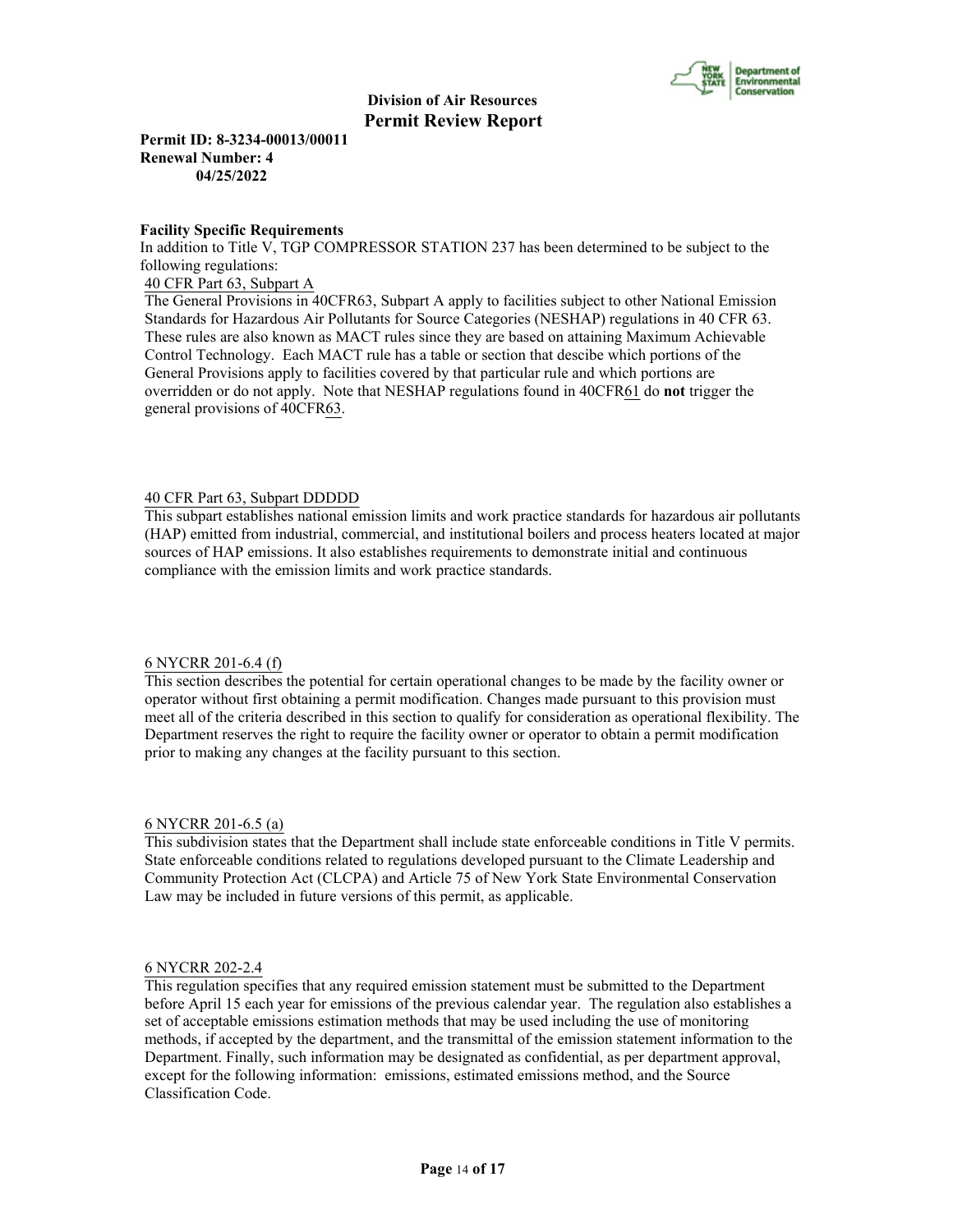

**Permit ID: 8-3234-00013/00011 Renewal Number: 4 04/25/2022**

## 6 NYCRR 211.1

This regulation requires that no person shall cause or allow emissions of air contaminants to the outdoor atmosphere of such quantity, characteristic or duration which are injurious to human, plant or animal life or to property, or which unreasonably interfere with the comfortable enjoyment of life or property.

# 6 NYCRR 227-1.4 (a)

This subdivisions sets the opacity standard for subject stationary combustion installations.

# 6 NYCRR 227-2.4 (f) (1)

Presumptive NOx RACT emission limit for natural gas fired stationary internal combustion engines.

#### **Compliance Certification**

#### **Summary of monitoring activities at TGP COMPRESSOR STATION 237:**

| Location<br>Facility/EU/EP/Process/ES | Cond No. | <b>Type of Monitoring</b>                                          |
|---------------------------------------|----------|--------------------------------------------------------------------|
|                                       |          |                                                                    |
| <b>FACTLITY</b>                       | 2.8      | record keeping/maintenance procedures                              |
| <b>FACTLITY</b>                       | 5        | record keeping/maintenance procedures                              |
| <b>FACTLITY</b>                       | 6        | record keeping/maintenance procedures                              |
| <b>FACTLITY</b>                       |          | record keeping/maintenance procedures                              |
| <b>FACTLITY</b>                       | 2.5      | monitoring of process or control device parameters<br>as surrogate |
| <b>FACTLITY</b>                       | 2.6      | record keeping/maintenance procedures                              |
| <b>FACTLITY</b>                       | 27       | intermittent emission testing                                      |

----

#### **Basis for Monitoring**

#### **6 NYCRR Part 225 Sulfur in Fuel**

 6 NYCRR 225 – The facility only burns natural gas and therefore is not subject to the requirements of 6 NYCRR Part 225.

#### **6 NYCRR Part 227 Stationary Combustion Installations**

- $\bullet$  6 NYCRR 227-1.4(a) Specifies the applicable opacity limit for stationary combustion installations. Minimal or no visible emissions are expected from natural gas fired sources and therefore a monitoring condition has been included requiring an annual Method 9 test to demonstrate compliance. The monitoring condition also requires that the facility investigate all instances where there is cause to believe the opacity limit has been exceeded.
- 6 NYCRR 227-2.4(f)(1) Establishes the presumptive NOx RACT emission limit for natural gas-fired stationary internal combustion engines that applies to the three natural gas-fired compressor engines (ES 0R01A, ES 0R02A, ES 0R03A).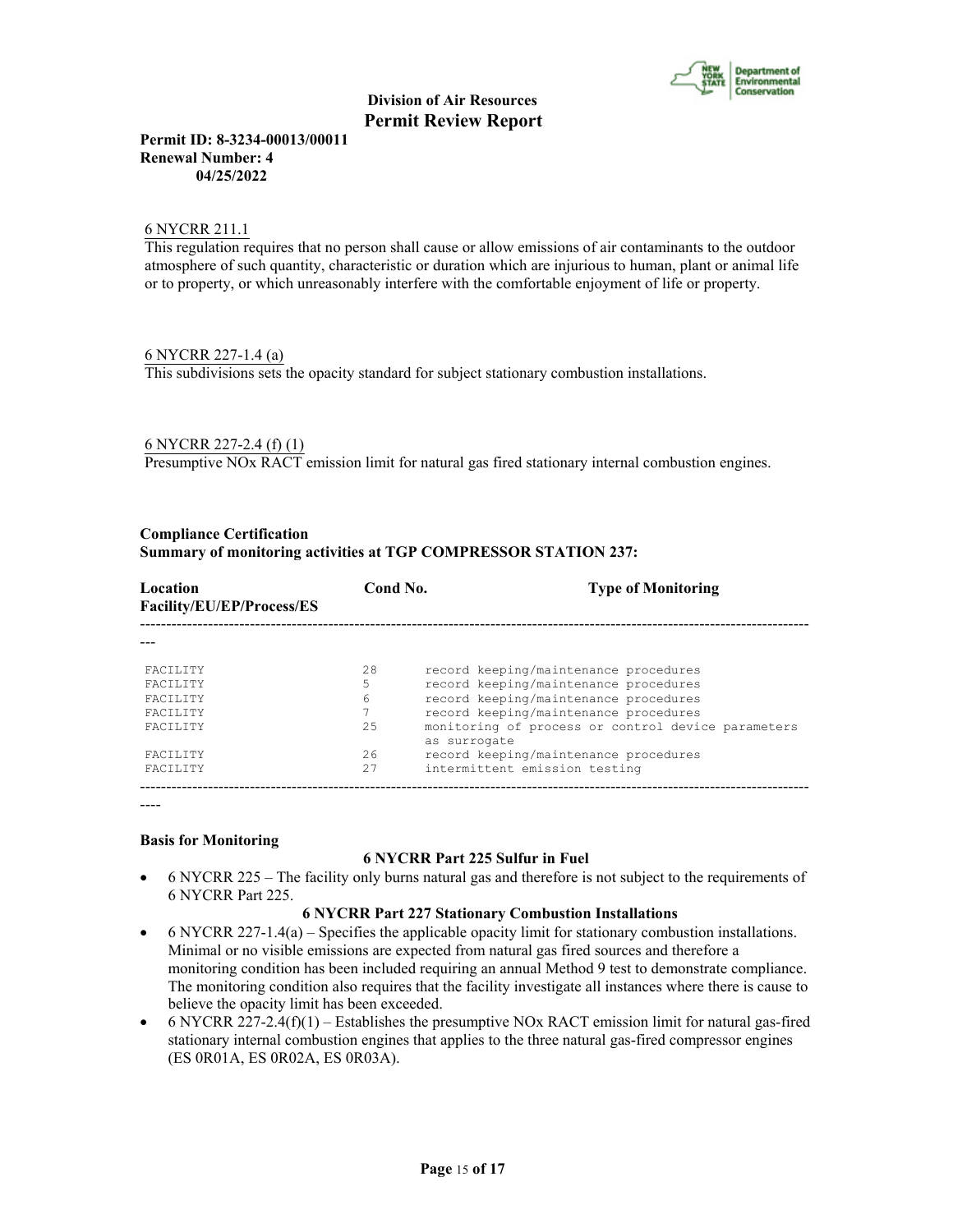

# **Permit ID: 8-3234-00013/00011 Renewal Number: 4 04/25/2022**

Two monitoring conditions are included for these sources to demonstrate compliance with NOx RACT requirements. The first monitoring condition requires that the facility conduct emissions testing to show compliance with the limit once every five years. This monitoring method and frequency are consistent with the regulation, as specified under 6 NYCRR 227-2.6(a)(6)(i). The second monitoring condition requires the facility develop and adhere to a best management program (BMP) for periodic maintenance and process monitoring to ensure proper operation of the engines between required emissions tests.

Please note that in the prior permit, three redundant RACT conditions were included (one condition for each engine.) As part of this renewal these RACT conditions have been streamlined into two conditions covering the three engines: one condition for emissions testing requirements and one condition for the best management program.

6 NYCRR 227-2.4(f)(6) – As specified in this citation, emergency power generating engines are exempt from NOx RACT requirements under 6 NYCRR 227-2. Therefore, no conditions have been included under this citation.

# **40 CFR 60, Subpart A NSPS General Provisions**

 40 CFR 60, Subpart A – Specifies the general requirements for monitoring, recordkeeping, and reporting for operations subject to Federal New Source Performance Standards (NSPS).

# **40 CFR 63, Subpart ZZZZ Reciprocating Internal Combustion Engine NESHAP**

 The facility operates four natural gas-fired stationary internal combustion engines: ES 0R01A (2,000 hp 4SLB engine), ES 0R02A (2,000 hp 4SLB engine), ES 0R03A (4,000 hp 2SLB engine), and a permit-exempt 715-hp emergency generator. Since these engines qualify as existing engines and are located at a major source of HAP, they meet the exemptions under 40 CFR 63.6590(b)(3)(i)-(iii). Therefore, these engines "*…do not have to meet the requirements of this subpart* [Subpart ZZZZ] *and of subpart A of this part* [Part 63]*, including initial notification requirements."* No conditions have been included for this subpart.

# **40 CFR 63, Subpart DDDDD Industrial, Commercial, and Institutional Boilers and Process Heaters NESHAP**

• The facility owns and operates a 1.7 MMBtu/hr comfort heater that is exempt from permitting per 6 NYCRR 201-3.2(1)(i). This boiler is an affected source under 40 CFR 63, Subpart DDDDD as an existing gas 1 boiler or process heater less than 5 MMBtu/hr. In the prior permit, this exempt source was included as an emission unit/emission source but have been removed as part of this renewal since it qualifies as exempt. However, a general facility-level condition for this rule has been retained in the permit to address the requirements applicable to this exempt boiler. The facility owner or operator must comply with the applicable requirements of 40 CFR 63, Subpart DDDDD.

#### **40 CFR 64, Compliance Assurance Monitoring**

 Facility emission units do not use control devices to comply with an emission limit or standard or do not have uncontrolled emissions greater than major source thresholds. Therefore, Compliance Assurance Monitoring (CAM) requirements do not apply to emission units at this facility.